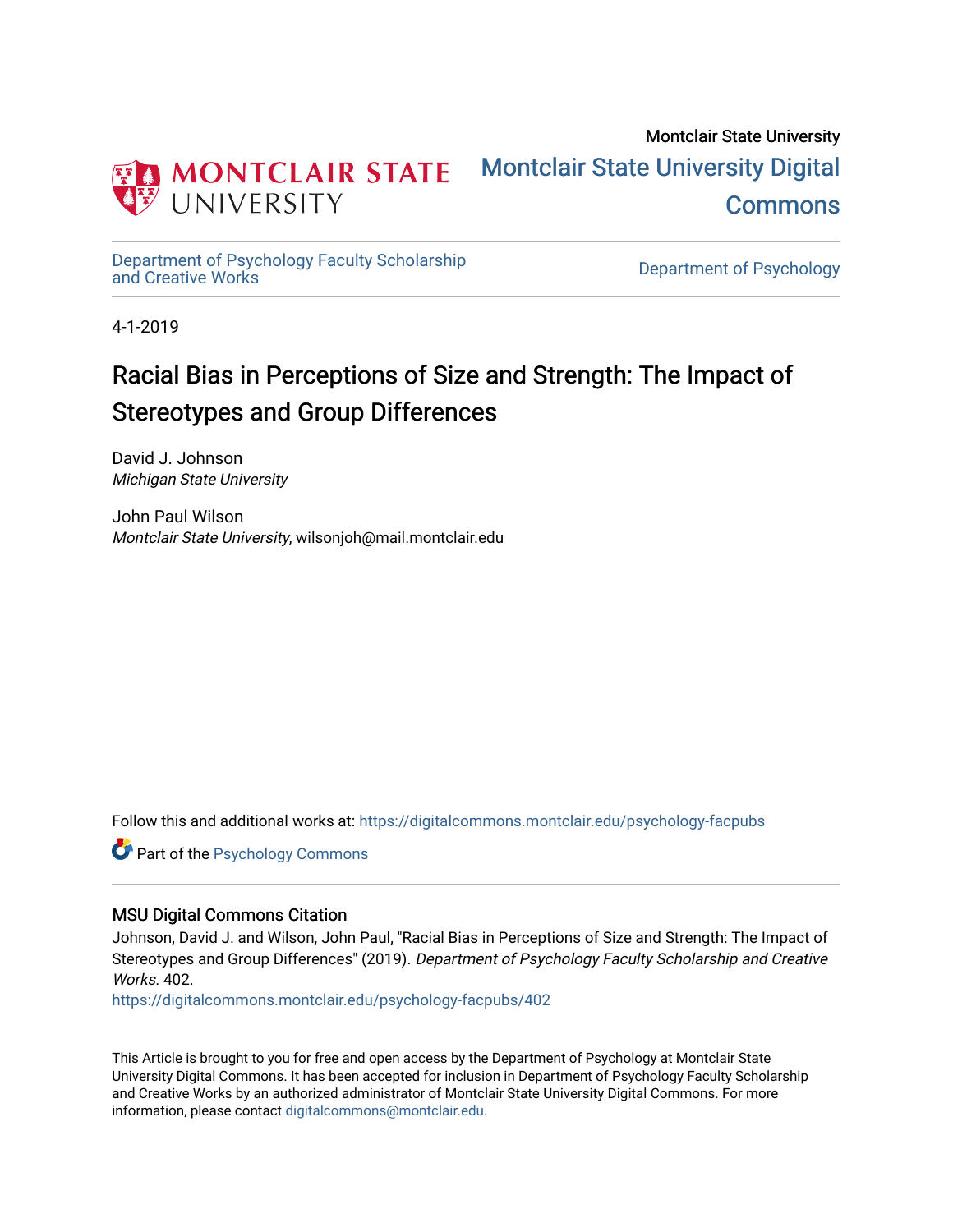

# Racial Bias in Perceptions of Size and Strength: The Impact of Stereotypes and Group Differences

# a.

# David J. Johnson<sup>1,2</sup> and John Paul Wilson<sup>3</sup>

<sup>1</sup>Department of Psychology, Michigan State University; <sup>2</sup>Department of Psychology, University of Maryland at College Park; and <sup>3</sup>Department of Psychology, Montclair State University

#### https://doi.org/10.1177/0956797619827529 DOI: 10.1177/0956797619827529 Psychological Science 2019, Vol. 30(4) 553–562 © The Author(s) 2019 Article reuse guidelines: [sagepub.com/journals-permissions](https://sagepub.com/journals-permissions) [www.psychologicalscience.org/PS](http://www.psychologicalscience.org/ps)



## Abstract

Recent research has shown that race can influence perceptions of men's size and strength. Across two studies (Study 1: *N* = 1,032, Study 2: *N* = 303) examining men and women from multiple racial groups (Asian, Black, and White adults), we found that although race does impact judgments of size and strength, raters' judgments primarily track targets' objective physical features. In some cases, racial stereotypes actually improved group-level accuracy, as these stereotypes aligned with racial-group differences in size and strength according to nationally representative data. We conclude that individuals primarily rely on individuating information when making physical judgments but do not completely discount racial stereotypes, which reflect a combination of real group-level differences and culturally transmitted beliefs.

## Keywords

person perception, race bias, stereotype accuracy, open data, preregistration

Received 8/1/18; Revision accepted 10/29/18

How much does race impact perceptions of size and strength? Although much work has highlighted that perceivers stereotype Black men as more threatening (Cottrell & Neuberg, 2005) and larger and more muscular (Holbrook, Fessler, & Navarrete, 2016) than White men, only recently has it been shown that Black men are judged as larger and stronger than White men (Wilson, Hugenberg, & Rule, 2017). Such findings not only are relevant to our understanding of social perception but may also inform thinking about social issues such as police use of force. Because officers can use lethal force only when a person poses a threat to the officer or other people (*Tennessee v. Garner*, 1985), impressions of threat posed by a person are critical. For example, in recent cases in which lethal force was used against unarmed Black men, these men were often described by officers as large and physically imposing, even if they were only average sized (Hayes, 2014).

In the current work, we examined the joint influence of race and individuating information on size and strength judgments. We did so by testing how much race impacts judgments relative to what people should use when making judgments: physical information. We also tested whether culturally transmitted stereotypes or group-level differences explained race effects while investigating whether such effects extended to women and other racial groups.

## Stereotypes as a Source of Bias

Perceptual biases in size and strength might occur from socially transmitted stereotypes. Wilson and colleagues (2017) found that Black men were rated as larger and stronger than White men, controlling for size and strength. They concluded that these distorted perceptions reflect stereotypes of Black men as threatening (Cottrell & Neuberg, 2005), larger and more muscular (Holbrook et al., 2016), and superhuman (Waytz, Hoffman, & Trawalter, 2015). Black men are not the only

Corresponding Author:

David J. Johnson, University of Maryland at College Park, Department of Psychology, 4094 Campus Drive, College Park, MD 20742 E-mail: [djjohnson@smcm.edu](mailto:djjohnson@smcm.edu)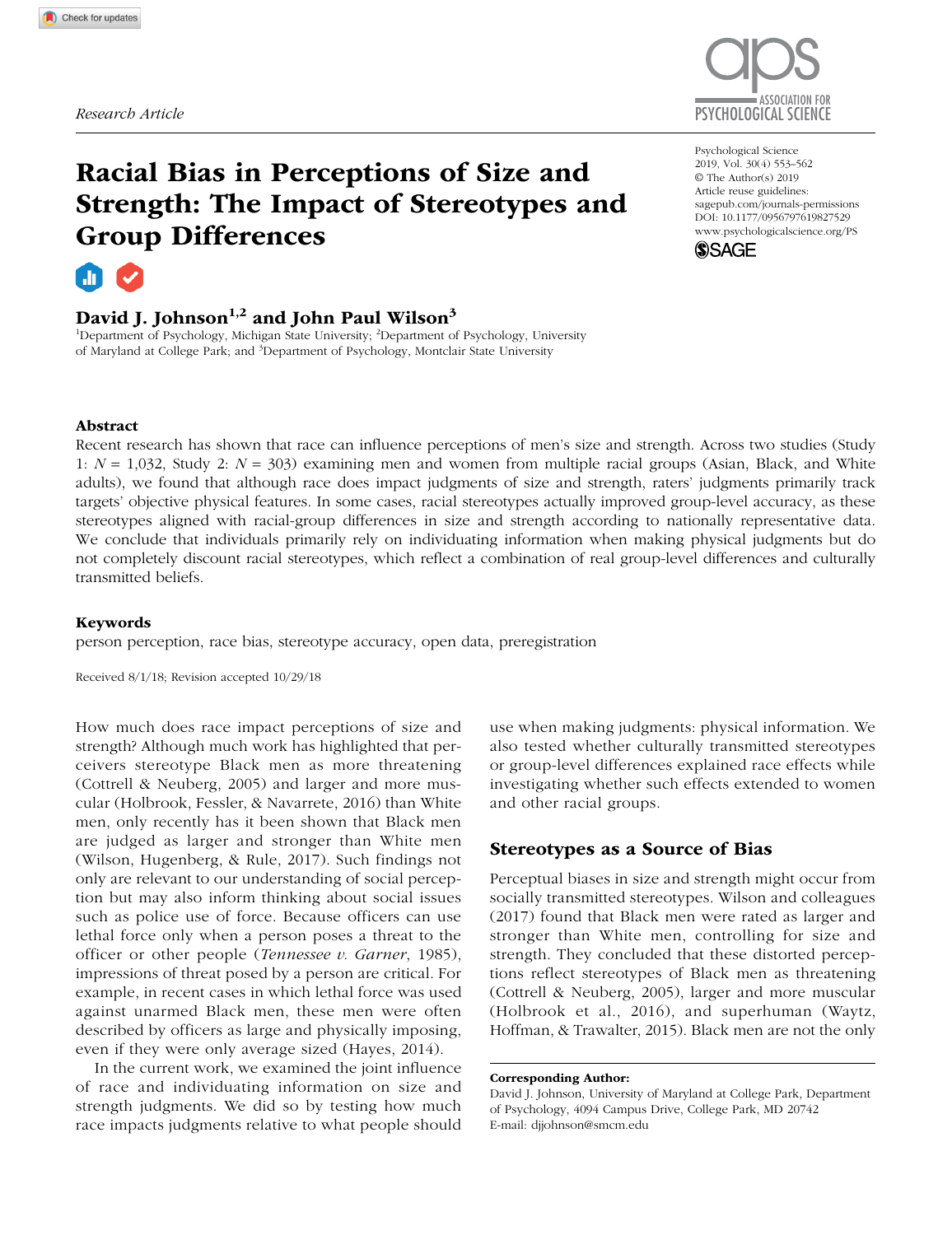| Study                                                 |                 |       | Men          |              |       | Women        |              |  |
|-------------------------------------------------------|-----------------|-------|--------------|--------------|-------|--------------|--------------|--|
|                                                       | Outcome         | N     | $d_{\rm WB}$ | $d_{\rm WA}$ | N     | $d_{\rm WB}$ | $d_{\rm WA}$ |  |
| Fryar, Gu, Ogden, &<br>Flegal $(2016)$                | Height          | 3,982 | 0.06         | 0.59         | 4,209 | $-0.01$      | 0.58         |  |
| Fryar et al. $(2016)$                                 | Bicep size      | 3,845 | $-0.18$      | 0.63         | 3.920 | $-0.44$      | 0.57         |  |
| Silva et al. (2010)                                   | Skeletal muscle | 469   | $-0.41$      |              | 1,280 | $-0.30$      | 0.20         |  |
| Jackson, Ellis, McFarlin,<br>Sailors, & Bray $(2009)$ | Lean mass       | 932   | $-0.36$      | 0.24         | 566   | $-0.38$      | 1.02         |  |
| Chen, Liu, & Yu (2012)                                | Bench press     | 132   |              | 0.25         | 52    |              | 0.65         |  |
| Chen et al. (2012)                                    | Arm curl        | 172   |              | 1.10         | 54    |              | $-0.34$      |  |

|  |  | Table 1. Racial Differences in Size and Strength |  |  |  |  |  |
|--|--|--------------------------------------------------|--|--|--|--|--|
|--|--|--------------------------------------------------|--|--|--|--|--|

Note: Cohen's *ds* are shown for the difference between White and Black adults ( $d_{\text{WB}}$ ) and for the difference between White and Asian adults  $(d_{\text{WA}})$ . Positive values indicate that White adults scored higher on the outcome.

group, however, for which stereotypes reflect threatrelevant information. Asian men are stereotyped as feminine (Wilkins, Chan, & Kaiser, 2011), short (Chen & Geiselman, 1993; Geiselman, Lam, Lee, & Chen, 1995), and weak (Mok, 1998). Thus, Asian men might be seen as less threatening than other men.

Racial biases in perceptions of size and strength have primarily been tested with men. This may be due to a focus on the downstream effects of racial bias on behavior, such as police use of force (Wilson et al., 2017) and criminal sentencing (Eberhardt, Davies, Purdie-Vaughns, & Johnson, 2006). However, it may also reflect a lack of stimuli depicting women with known physical characteristics. Biases toward men have partially been explained by invoking evolved mechanisms that manage errors in threat detection (Haselton & Buss, 2000; Haselton & Nettle, 2006). Insofar as this error-management system favors hypervigilance, women stereotyped as threatening may also be subject to size bias (Fessler, Holbrook, Tiohkin, & Snyder, 2014).

Moreover, stereotypes about same-race men and women often overlap. For example, Black women are stereotyped as confrontational and assertive (Smith-Evans, George, Graves, Kaufmann, & Frohlich, 2014), are incarcerated at higher rates than White women (Crenshaw, 2012), and are seen as more adultlike than White girls (Epstein, Blake, & González, 2017). These stereotypes convey threat information and reflect the interdependence of sex and race as social categories, with Blacks associated with men and Asians with women (K. L. Johnson, Freeman, & Pauker, 2012).

## Group Differences as a Source of Bias

Perceptual biases in size and strength might also reflect group differences. In fact, some researchers have argued that many stereotypes originate from real grouplevel differences (Jussim, Cain, Crawford, Harber, & Cohen, 2009; Jussim, Crawford, & Rubinstein, 2015). This account requires evidence of differences between groups. Data from the nationally representative Centers for Disease Control and Prevention (CDC) National Health and Nutrition Examination Survey (Fryar, Gu, Ogden, & Flegal, 2016) shows that although White and Black adults are roughly the same height, Asian adults are moderately shorter than Whites (*d*s ~ 0.60). CDC data measuring bicep circumference (Fryar et al., 2016)—a valid indicator of strength (Sell et al., 2009) shows that White adults have smaller biceps than Blacks ( $ds \sim -0.30$ ) but larger biceps than Asians ( $ds \sim 0.60$ ). In general, across nationally representative and convenience samples, Black adults are more muscular and stronger than Whites, who are more muscular and stronger than Asians (see Table 1).

If stereotypes about physical characteristics are partially accurate, stereotypes could be a consequence of group-level differences rather than the source of bias. Of course, even if these stereotypes are accurate at the group-level, they may bias judgments if used when more relevant individuating information is available. Fortunately, stereotypes typically impact decisions only modestly, whereas individuating information is much more important (Jussim, Eccles, & Madon, 1996; Madon et al., 1998; for reviews, see Jussim et al., 2009; Kunda & Thagard, 1996). On the other hand, stereotypes may improve judgment accuracy through *constructive accuracy* (Jussim, 1991). When individuating information is imperfect, perceivers may reach accurate perceptions by relying on stereotypes that reflect base-rate differences between groups. Thus, just because race impacts decisions does not inherently mean it decreases accuracy.

We tested the stereotype and group-differences accounts in two studies by measuring the impact of race on size and strength judgments while controlling for objective variation in these traits. We used male and female targets from multiple racial groups. Both studies provided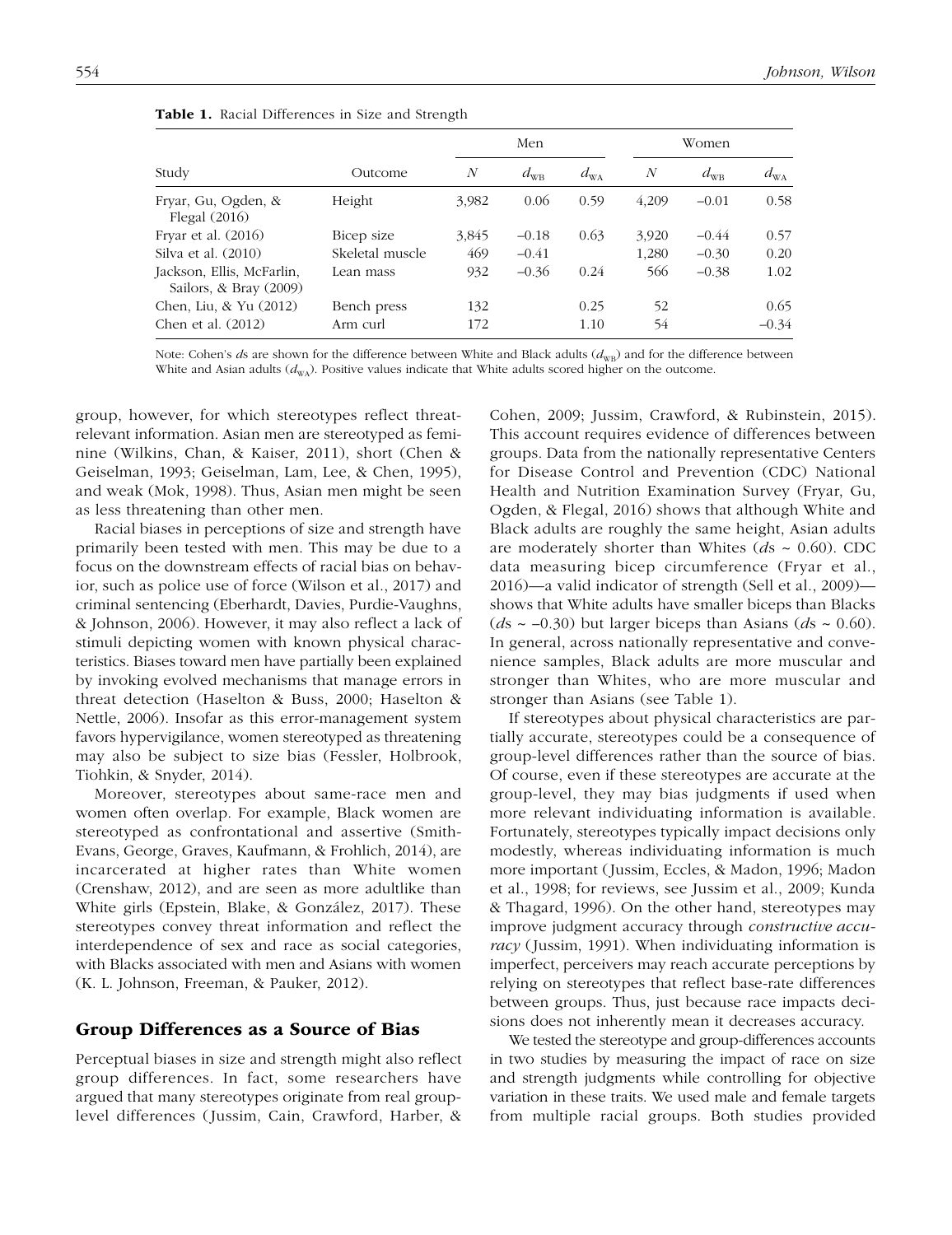evidence that judgments of physical features mostly track individuating information but are also influenced by race. In an exploratory analysis, we found evidence that stereotype effects improved group-level accuracy in judgments for some but not all groups.

## Study 1: Exploratory Analysis

Study 1 tested whether race or physical features better explained variation in strength judgments and whether those effects generalized to Asian and female targets.

## *Method*

*Raters.* Raters were 1,088 undergraduates from Michigan State University who completed the study for course credit. At the end of each semester, a set of raters judged photographs of targets taken that semester. Given the demographics of our participant pool and our interest in racial stereotypes about Asian and Black individuals relative to Whites, we limited our analyses to raters from those three racial groups  $(N = 1,032)$ . This sample consisted of 78 Asian raters (41.0% women), 89 Black raters (58.4% women), and 865 White raters (51.9% women). The average age of the raters was 19.8 years (*SD =* 2.7).

*Targets.* Targets were 1,660 Michigan State University undergraduates photographed over multiple semesters (2013–2015) for course credit. A full-body photo was taken of each participant in front of a wall with a marker for height. Men were photographed without their shirts; women were photographed wearing a standard black T-shirt. All participants provided consent to have their photographs rated for experimental purposes. We limited our analyses to targets from White, Black, and Asian groups  $(N = 1.545)$ . This sample consisted of 102 Asian targets (56.9% women), 135 Black targets (56.3% women), and 1,308 White targets (56.7% women). The average age of the targets was 19.7 years (*SD =* 1.6).

In addition to taking targets' photographs, we measured their upper body strength with an inverted hand dynamometer using the procedures outlined by Sell and colleagues (2009). Participants' bicep circumference and height were also recorded. These measures were used to control for the objective strength of targets.

**Procedure.** Raters completed the task online. Each rater saw 40 random photographs of targets (20 men, 20 women) taken that semester. They rated each target on four dimensions: (a) strength, (b) toughness, (c) their likelihood of beating an opponent, and (d) attractiveness. Ratings were made on a 7-point scale. Participants were instructed to rate each target relative to other targets of the same sex. Ratings on the first three judgments were strongly correlated

(men:  $\alpha$  = .94, women:  $\alpha$  = .93), so we focused on strength ratings to ensure our results were comparable with those of past research (Wilson et al., 2017). Attractiveness ratings are discussed elsewhere (D. J. Johnson & Wilson, 2019). Raters also reported their own race, sex, height, and strength relative to same-sex others on a 100-point scale. These variables were used to test the role of raters' differences in judgments.

*Analytic model.* Strength judgments were analyzed using multilevel regression in the *lme4* package in the R programming environment (Version 1.1-13; Bates, Mächler, Bolker, & Walker, 2015). Race was dummy coded with White as the reference group for both raters and targets. Raters' sex was effects coded (women =  $-5$ , men =  $.5$ ), and all continuous measures were centered and standardized so that a β of 0.50 indicates that as the predictor increases by 1 standard deviation, the outcome increases by half a standard deviation. Random intercepts were included for both raters and targets to control for nonindependence (Judd, Westfall, & Kenny, 2012). Preliminary analyses revealed a lack of measurement invariance in perceived strength between men and women targets, so we analyzed judgments separately for each sex. We used the *simr* package in R (Version 1.04; Green & MacLeod, 2016) to test whether the experimental design was sufficient to detect a small to moderate effect of targets' race for Asian and Black men and women (i.e.,  $β =$ 0.30). This analysis revealed that, in all cases, we had at least 90% power to detect these effects.

## *Results*

Descriptive statistics and correlations for all variables are reported in the Supplemental Material available online.

*Male targets.* We first verified that raters relied on targets' actual physical features when making strength judgments about men. Table 2 lists the regression coefficients for the multilevel model. As predicted, men with more upper body strength (β = 0.157, 95% confidence interval, or CI = [0.115, 0.199],  $p < .001$ ) and larger biceps (β = 0.276, 95% CI = [0.234, 0.318], *p* < .001) were rated as stronger. Height did not predict perceived strength when analyses controlled for upper body strength and bicep circumference (β = 0.004, 95% CI = [−0.036, 0.044], *p* < .832). We also tested whether targets' race impacted raters' strength judgments. Black men were rated as stronger than White men ( $\beta = 0.495$ , 95% CI = [0.354, 0.636],  $p < .001$ ), and Asian men were rated as weaker than White men (β = -0.312, 95% CI =  $[-0.473, -0.150]$ ,  $p \lt 0.001$ ). These differences occurred when analyses controlled for targets' objective strength, suggesting that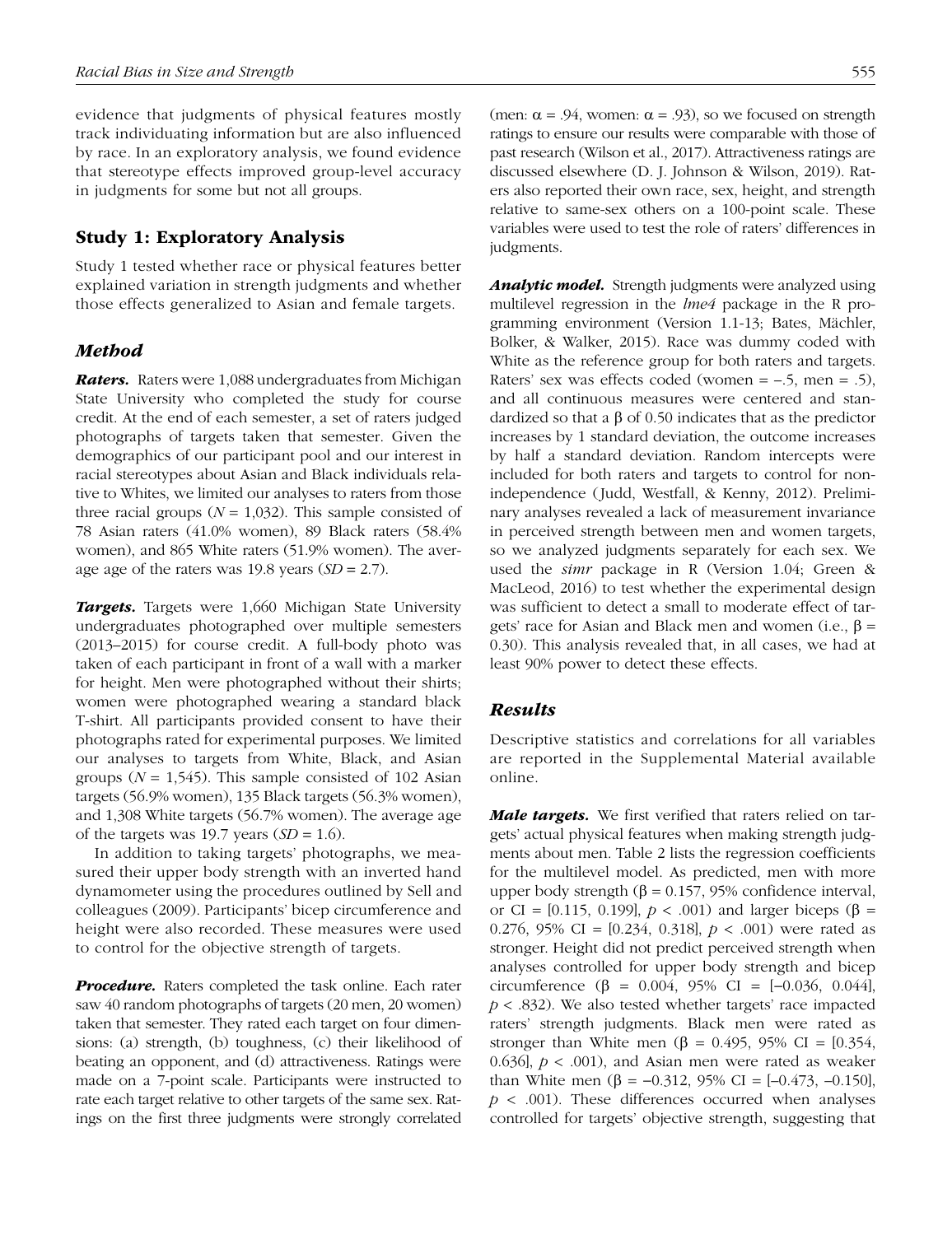| Variable                        | β        | df   | SE    | Þ       |
|---------------------------------|----------|------|-------|---------|
| Targets' height                 | 0.004    | 664  | 0.021 | .837    |
| Targets' upper body<br>strength | 0.157    | 665  | 0.021 | < .001  |
| Targets' bicep<br>circumference | 0.276    | 667  | 0.022 | < .001  |
| Targets' race (Asian)           | $-0.312$ | 663  | 0.083 | < 0.001 |
| Targets' race (Black)           | 0.495    | 663  | 0.072 | < .001  |
| Raters' sex (male)              | $-0.136$ | 985  | 0.035 | < .001  |
| Raters' race (Asian)            | $-0.111$ | 1002 | 0.056 | .046    |
| Raters' race (Black)            | $-0.140$ | 987  | 0.053 | .008    |
| Raters' strength                | $-0.069$ | 997  | 0.015 | < 0.001 |
| Raters' height                  | 0.000    | 972  | 0.018 | .997    |

Table 2. Raters' Perceptions of Male Targets' Strength (Study 1)

Note: Race was dummy coded with White as the reference group.

raters continued to use race despite the presence of individuating information. Finally, although some raters' characteristics did predict strength judgments, these effects were small compared with the effects of targets' characteristics (βs < | 0.15 | ; see Table 2).

*Female targets.* We next tested whether raters relied on targets' actual physical features when making strength judgments about women. Table 3 lists the regression coefficients for the multilevel model. Consistent with the analysis of male targets, results showed that women with more upper body strength ( $\beta$  = 0.098, 95% CI = [0.072, 0.124],  $p < .001$ ) and larger biceps (β = 0.211, 95% CI = [0.184, 0.237],  $p < .001$ ) were rated as stronger. Unlike for male targets, height predicted judgments of women targets' strength when accounting for the physical measures (β = 0.088, 95% CI = [0.063, 0.113], *p* < .001). Did targets'

Table 3. Raters' Perceptions of Female Targets' Strength (Study 1)

| Variable                        | β        | df  | SE    | Þ      |
|---------------------------------|----------|-----|-------|--------|
| Targets' height                 | 0.088    | 873 | 0.013 | < .001 |
| Targets' upper body<br>strength | 0.098    | 870 | 0.013 | < .001 |
| Targets' bicep<br>circumference | 0.211    | 865 | 0.013 | < .001 |
| Targets' race (Asian)           | $-0.501$ | 887 | 0.052 | < .001 |
| Targets' race (Black)           | 0.335    | 865 | 0.046 | < .001 |
| Raters' sex (male)              | $-0.131$ | 873 | 0.041 | .001   |
| Raters' race (Asian)            | 0.011    | 898 | 0.062 | .862   |
| Raters' race (Black)            | $-0.043$ | 884 | 0.065 | .511   |
| Raters' strength                | $-0.021$ | 881 | 0.017 | .206   |
| Raters' height                  | $-0.021$ | 868 | 0.021 | .314   |

Note: Race was dummy coded with White as the reference group.

race impact raters' strength judgments for female targets? When strength was controlled for, Black women were rated as stronger than White women (β = 0.335, 95% CI = [0.245, 0.425], *p* < .001), and Asian women were rated as weaker than White women (β =  $-0.501$ , 95% CI =  $[-0.604,$ –0.399], *p* < .001). Thus, raters relied on both individuating information and race when making strength judgments for women as well as men.

*Do raters use race or individuating information more?* Strength judgments for men and women targets were influenced by targets' race and by objective measures of strength, but which set of variables better explains judgments? That is, do raters use individuating information (physical strength) more than categorical information (targets' race)? We tested this by comparing the variance in strength judgments explained by the physical variables with targets' race (Table 4). In Study 1, physical features explained three to five times *more* variance than race. Although raters did not fully discount the race of a target when individuating information was present, race played a much smaller role than objective markers of strength. We also examined how much variability in strength judgments raters' characteristics explained. Raters' characteristics explained little variability in strength judgments (2% or less), less than the impact of targets' race and far less than the impact of physical features.

*Do perceivers' or targets' characteristics drive strength*  judgments? As a final exploratory test, we examined whether variability in strength judgments was driven primarily by targets' or raters' characteristics (see Table 5). For both male and female targets, more of the variability in ratings of strength was due to differences between targets and not between raters (the same was true for size). There was more nonindependence in strength for male than female targets. This is likely because men were photographed shirtless, making it easier to see differences in musculature.

#### *Discussion*

Raters' judgments were influenced by targets' objective strength and race. While the effects of race were small to moderate, judgments were primarily driven by targets' objective strength. One limitation of this study was that it was exploratory; stimuli were collected for unrelated purposes. Additionally, the majority of raters and targets were White women, limiting generalizability. We addressed these limitations with a preregistered replication.

## Study 2: Confirmatory Analysis

Study 2 replicated and extended the results of Study 1. We measured the impact of physical features on strength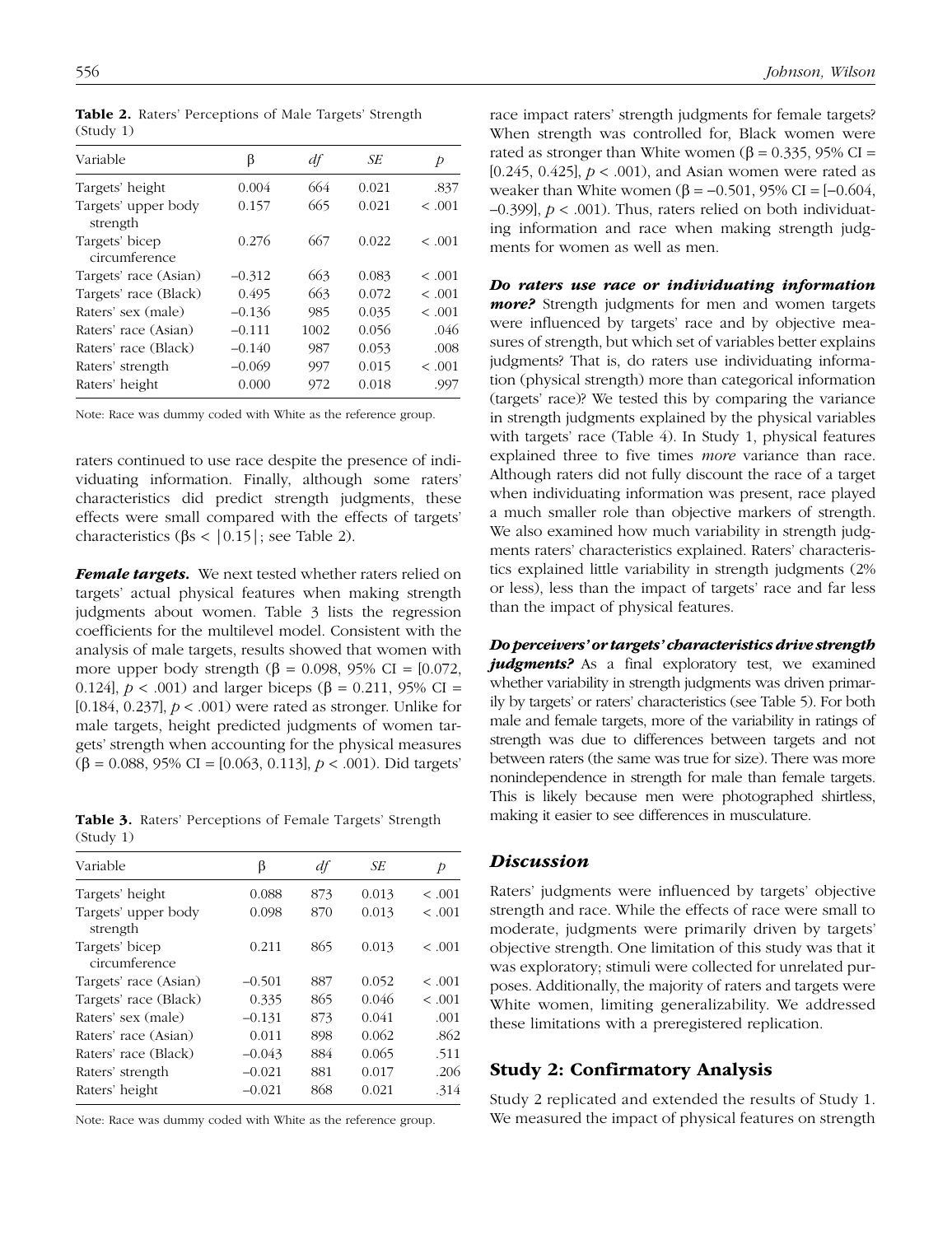|         |          |                  | Men                              |                                 | Women            |                                  |                                 |  |
|---------|----------|------------------|----------------------------------|---------------------------------|------------------|----------------------------------|---------------------------------|--|
| Study   | Variable | Targets'<br>race | Targets'<br>physical<br>features | Raters'<br>charac-<br>teristics | Targets'<br>race | Targets'<br>physical<br>features | Raters'<br>charac-<br>teristics |  |
| Study 1 | Strength | .024             | .121                             | .013                            | .023             | .071                             | .008                            |  |
| Study 2 | Strength | .070             | .124                             | .006                            | .034             | .108                             | .008                            |  |
| Study 2 | Height   | .022             | .126                             | .017                            | .014             | .175                             | .020                            |  |

Table 4. Variance Explained by Targets' Race, Targets' Physical Features, and Raters' Characteristics

Note: The table shows pseudo- $R^2$  values, which were calculated using the methods from Nakagawa and Schielzeth (2013). Values represent the increase in variance explained by adding the set of predictors to the model including all other variables. Targets' race was dummy coded.

and height judgments. We focused on height judgments because height can be measured directly rather than through a proxy (e.g., bicep circumference for strength). Finally, we attempted to replicate raters' biases; these did not replicate and are discussed in the Supplemental Material.

## *Method*

*Preregistration.* Study 2 was preregistered on the Open Science Framework (<https://osf.io/bmpcd/>). We detailed our hypotheses, study design, sampling plan, and analysis plan in advance. We deviated from our analysis plan in only one respect; we collected data from five Black male undergraduates from Montclair State University in addition to data from our primary participant pool of Michigan State University students to try to meet our sample-size goal.

*Raters.* Raters were 303 undergraduates who completed the study for course credit. We wanted to recruit a racially diverse sample (i.e., Asian, Black, and White raters) while maintaining similar numbers of raters in each group. Given the demographics of our participant pool, we made a realistic goal to recruit 50 participants from each unique combination of race and sex. We determined a

Table 5. Relative Contributions of Raters' and Targets' Variance to Judgments

|         |          | Men     |        | Women   |        |  |
|---------|----------|---------|--------|---------|--------|--|
| Study   | Variable | Targets | Raters | Targets | Raters |  |
| Study 1 | Strength | .396    | .183   | .235    | .218   |  |
| Study 2 | Strength | .492    | .133   | .357    | .131   |  |
| Study 2 | Height   | .361    | .173   | .414    | .124   |  |

Note: The table shows intraclass correlations for targets and raters. Larger values indicate that characteristics of the raters or targets drove judgments of strength or height.

priori to stop data collection by the end of the fall 2017 semester. We met our goal for all racial groups except for Black men ( $n = 33$ ). Our sample consisted of 106 Asian raters (51.9% women), 89 Black raters (62.9% women), and 108 White raters (50.9% women). The average age of the raters was 19.6 years (*SD =* 1.6).

*Targets.* Targets were selected from the 1,660 undergraduate photographs collected in Study 1. To maximize diversity, we selected all nonblurry photos of Asian and Black targets. This left 92 (of 102) Asian targets (60.9% women) and 133 (of 135) Black targets (55.6% women). We then selected 129 White targets (50.4% women) from our sample of 1,308 White targets.<sup>1</sup> These targets were chosen to maximize variability in perceived strength. We achieved this by averaging ratings of perceived strength for each target in Study 1 across raters. For each sex, targets were sorted by strength, and every *n*th person was chosen to obtain 65 targets. This selection process created a normal distribution of perceived strength that spanned the entire range of values. The average age of the targets was 19.3 years (*SD =* 0.6). Because we were interested in raters' subjective judgments of height, we digitally edited photos of targets to remove the height marker.

*Procedure.* Raters completed the task in the lab. Each rater saw 100 randomly selected targets (50 men, 50 women). They rated each target on three dimensions: (a) strength, (b) height, and (c) attractiveness. Ratings were made on a 7-point scale. Participants were instructed to rate each target relative to other targets of the same sex. Per our preregistration plan, we do not focus on attractiveness ratings in the current report. To test the role of raters' individual differences in judgments, we gathered the same information about raters as was collected in Study 1.

*Power analysis.* As in Study 1, we conducted a power analysis based on our experimental design. We again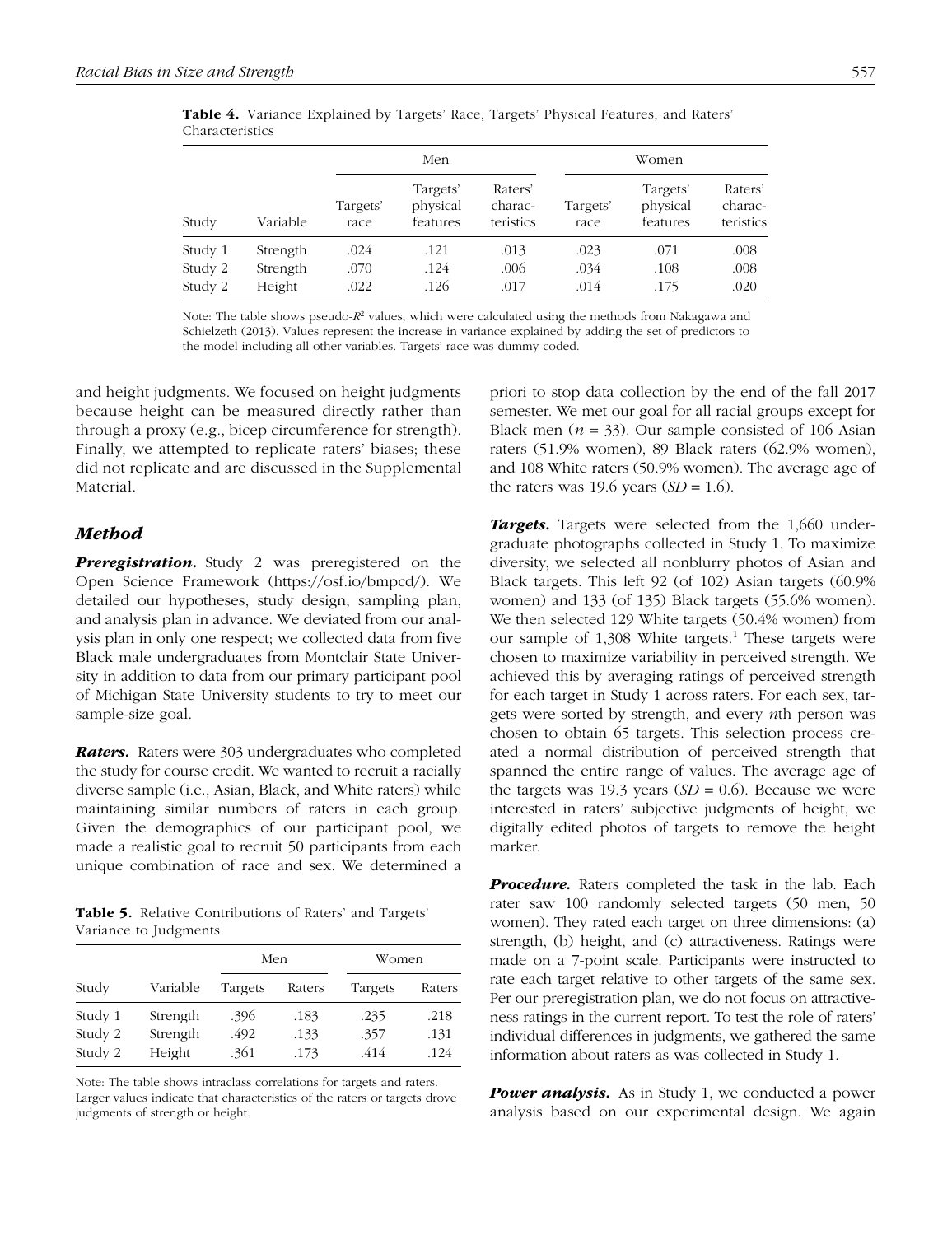tested whether the experimental design was sufficient to detect a small to moderate effect of targets' race for Asian and Black men and women (i.e.,  $β = 0.30$ ). All analyses had over 90% power to detect these effects, except for our analyses of perceived strength for men. Our power to detect an effect of race was somewhat lower for Asian men (.72, 95% CI = [.70, .76]) and Black men (.88, 95%  $CI = [.85, .89]$ .

## *Results*

Descriptive statistics and correlations for all variables are reported in the Supplemental Material.

#### *Male targets.*

*Strength judgments*. We tested whether raters' judgments of men's strength were predicted by targets' objective strength. Table 6 lists the regression coefficients for the multilevel model. As predicted, men with more upper body strength (β = 0.164, 95% CI = [0.078, 0.251], *p* < .001) and larger biceps (β = 0.290, 95% CI = [0.200, 0.380], *p* < .001) were rated as stronger. Taller men were not rated as stronger when analyses controlled for these physical measures (β = -0.079, 95% CI = [-0.165, 0.008],  $p = .076$ ). Race also impacted strength judgments when analyses controlled for objective strength. Black men were rated as stronger than White men ( $\beta = 0.349$ , 95% CI = [0.151, 0.546], *p* < .001). Asian men were also rated as weaker than White men (β =  $-0.415$ , 95% CI =  $[-0.642,$ −0.188], *p* < .001). Although a target's race and physical features both influenced raters' judgments, individuating information explained nearly twice as much variance as race (Table 4).

*Height judgments*. Were raters' height judgments predicted by targets' actual height? Table 6 lists the regression coefficients for the multilevel model. As expected, taller men were rated as taller ( $\beta$  = 0.382, 95% CI = [0.318, 0.446],  $p < .001$ ). Upper body strength and bicep circumference did not predict height, *p*s > .10. We found mixed support for the hypothesis that race influenced raters' height judgments, controlling for targets' actual height. Black men were not rated as taller than White men ( $\beta$  = 0.116, 95% CI = [–0.030, 0.262], *p* = .123). However, Asian men were rated as shorter than White men ( $\beta = -0.306$ , 95% CI = [−0.4747, −0.138], *p* < .001). Again, physical features better explained raters' judgments; they accounted for more than five times the amount of variance than raters' race (Table 4).

#### *Female targets.*

*Strength judgments*. Consistent with the results for male targets, raters' judgments of women's strength were predicted by their objective strength (see Table 7). Women with more upper body strength ( $\beta$  = 0.086, 95%) CI =  $[0.029, 0.142]$ ,  $p = .003$ ) and larger biceps ( $\beta = 0.321$ , 95% CI = [0.260, 0.382], *p* < .001) were rated as stronger. Taller women were not rated as stronger when analyses controlled for these physical measures (β = 0.021, 95%) CI =  $[-0.032, 0.073]$ ,  $p = .441$ ). Race also influenced raters' strength judgments of women. Black women were descriptively rated as stronger than White women ( $\beta$  = 0.115, 95% CI = [–0.012, 0.242], *p* = .078), although this effect was not significant according to our preregistered alpha level (.05). Asian women were rated as significantly weaker than White women (β =  $-0.385$ , 95% CI =  $[-0.521]$ , −0.249], *p* < .001). As with male targets, female targets' physical features explained much more variability (three times) than their race (see Table 4).

*Height judgments*. Paralleling the results for men, raters' height judgments of women were predicted by targets' actual height. Taller women were rated as taller (β = 0.425, 95% CI = [0.360, 0.489], *p* < .001). Upper

Table 6. Raters' Perceptions of Male Targets' Strength and Height (Study 2)

|                              |          | Strength |       |               |          | Height |       |                |  |
|------------------------------|----------|----------|-------|---------------|----------|--------|-------|----------------|--|
| Variable                     | β        | df       | SE    | $\mathcal{P}$ | β        | df     | SE    | $\overline{p}$ |  |
| Targets' height              | $-0.079$ | 157      | 0.044 | .076          | 0.382    | 157    | 0.033 | < .001         |  |
| Targets' upper body strength | 0.164    | 157      | 0.044 | < .001        | 0.015    | 157    | 0.033 | .650           |  |
| Targets' bicep circumference | 0.290    | 157      | 0.046 | < .001        | 0.055    | 157    | 0.034 | .107           |  |
| Targets' race (Asian)        | $-0.415$ | 157      | 0.116 | < .001        | $-0.306$ | 157    | 0.086 | < .001         |  |
| Targets' race (Black)        | 0.349    | 157      | 0.101 | < .001        | 0.116    | 157    | 0.075 | .123           |  |
| Raters' sex (male)           | 0.042    | 286      | 0.057 | .465          | $-0.038$ | 287    | 0.064 | .552           |  |
| Raters' race (Asian)         | $-0.041$ | 286      | 0.054 | .445          | 0.030    | 286    | 0.060 | .623           |  |
| Raters' race (Black)         | $-0.143$ | 286      | 0.055 | .010          | $-0.180$ | 286    | 0.061 | .004           |  |
| Raters' strength             | $-0.001$ | 286      | 0.024 | .970          | 0.057    | 286    | 0.026 | .031           |  |
| Raters' height               | $-0.047$ | 286      | 0.029 | .109          | $-0.075$ | 287    | 0.033 | .023           |  |

Note: Race was dummy coded with White as the reference group.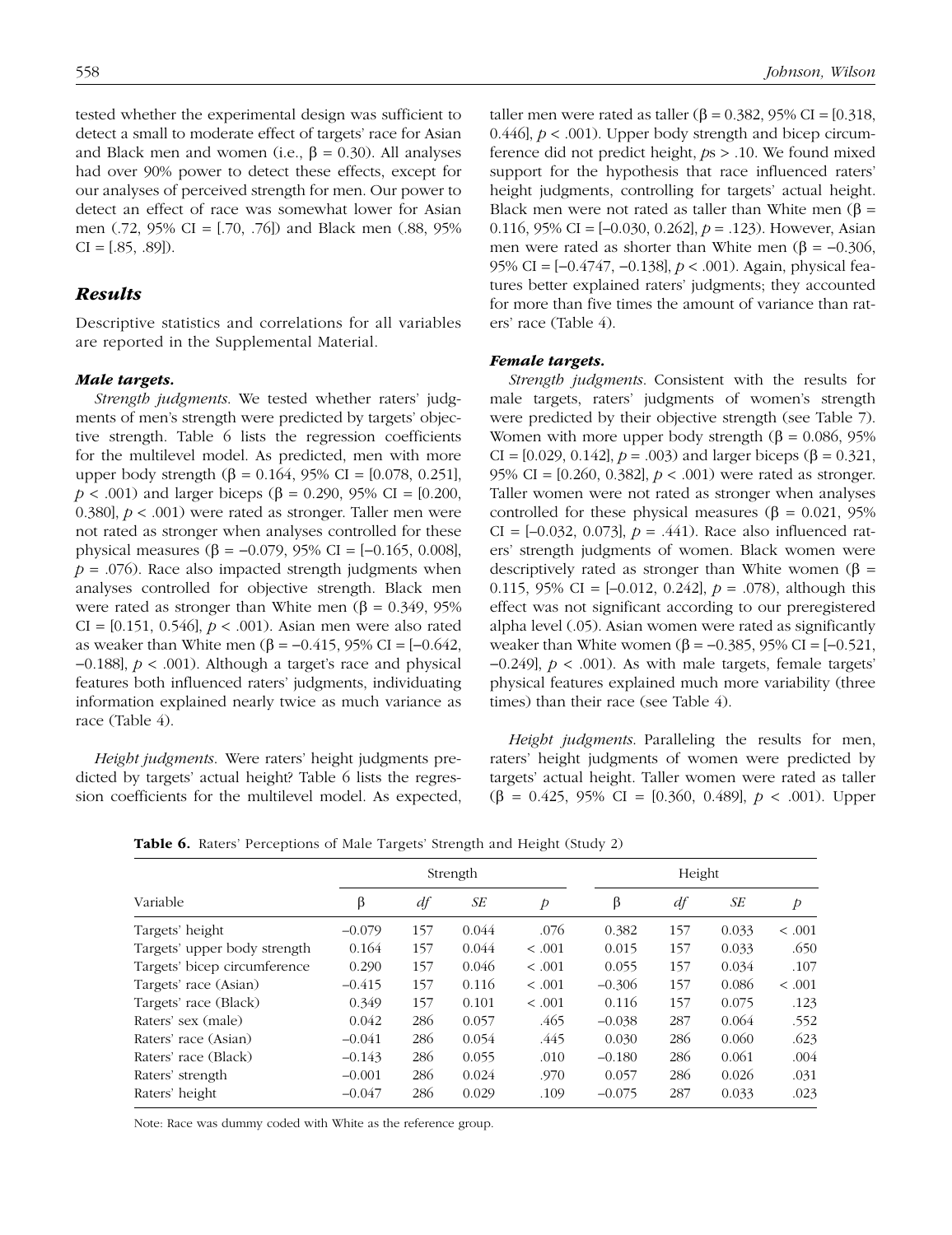|                              | Strength |     |       |                | Height   |     |       |                |
|------------------------------|----------|-----|-------|----------------|----------|-----|-------|----------------|
| Variable                     | β        | df  | SE    | $\overline{p}$ | β        | df  | SE    | $\overline{p}$ |
| Targets' height              | 0.021    | 195 | 0.027 | .441           | 0.425    | 195 | 0.033 | < .001         |
| Targets' upper body strength | 0.086    | 195 | 0.029 | .003           | 0.018    | 195 | 0.036 | .614           |
| Targets' bicep circumference | 0.321    | 195 | 0.031 | < .001         | 0.059    | 195 | 0.038 | .126           |
| Targets' race (Asian)        | $-0.385$ | 195 | 0.069 | < .001         | $-0.311$ | 195 | 0.085 | < .001         |
| Targets' race (Black)        | 0.115    | 195 | 0.065 | .078           | $-0.077$ | 195 | 0.080 | .335           |
| Raters' sex (male)           | $-0.058$ | 287 | 0.056 | .305           | $-0.132$ | 286 | 0.053 | .013           |
| Raters' race (Asian)         | 0.114    | 287 | 0.053 | .033           | 0.094    | 287 | 0.050 | .060           |
| Raters' race (Black)         | 0.008    | 287 | 0.054 | .887           | $-0.100$ | 286 | 0.051 | .050           |
| Raters' strength             | 0.031    | 287 | 0.023 | .178           | 0.078    | 287 | 0.022 | < .001         |
| Raters' height               | $-0.062$ | 287 | 0.029 | .034           | $-0.056$ | 287 | 0.027 | .038           |

Table 7. Raters' Perceptions of Female Targets' Strength and Height (Study 2)

Note: Race was dummy coded with White as the reference group.

body strength and bicep circumference did not predict height, *p*s > .10. We found mixed support for the hypothesis that race influenced raters' height judgments. Black women were not rated as taller than White women (β = –0.077, 95% CI = [–0.233, 0.079], *p* = .335). However, Asian women were rated as shorter than White women (β = –0.311, 95% CI = [–0.479, –0.144], *p* < .001). These findings were consistent with the effects of race observed for male targets. Again, physical features better explained raters' judgments; they accounted for more than five times the amount of variance than raters' race (Table 4).

*Does race increase or decrease accuracy in percep*tions of size and strength? Judgments of size and strength were both predicted by race and physical information. However, just because race impacts judgments even when analyses control for physical features does not mean it decreases accuracy. Rather, when individuating information is difficult to parse, relying on stereotypes may increase accuracy insofar as those stereotypes reflect valid information about group differences. We tested this in an exploratory analysis<sup>2</sup> comparing the correlation between targets' race and actual physical features with the correlation between targets' race and perceptions of physical features. Raters' judgments accurately track real group differences when the correlation between race and perceptions of size or strength is similar in size to the correlation between race and actual differences in size or strength.

This exploratory analysis (see the Supplemental Material) revealed that correlations between race and perceived physical features were very similar in size to the correlations based on nationally representative data, indicating that raters' judgments of the relationship between race and physical features were accurate at the group level. In addition, perceptions of strength and height were *less* accurate when the effect of stereotypes was removed for every group except Black men. For Black men, stereotypes caused people to overestimate the relationship between race and strength and size. The reason group stereotypes improved accuracy (other than for Black men) is because raters' judgments tracked targets' actual strength and size only moderately. The photographs may not have provided sufficient individuating information to make accurate judgments of size and strength. If such information were perfectly discernable, stereotypes would decrease accuracy rather than increase it.

## *Discussion*

Strength judgments were influenced primarily by targets' physical features rather than their race. We observed similar effects for height judgments. Asian targets were rated as shorter than Whites, but Blacks were not rated as taller than Whites. This is consistent with height bias partially originating from group-level size differences. Whereas Asian adults are more than half a standard deviation shorter than Whites, Black adults are the same height as Whites (Fryar et al., 2016). Our findings that raters did not judge Black men as taller than White men may seem inconsistent with those of past work (Holbrook et al., 2016; Wilson et al., 2017). However, Holbrook et al. (2016) did not ask participants to rate actual targets, and Wilson et al. (2017; Study 1B) had raters make height judgments from facial photographs and did not track targets' actual height. Thus, when less individuating information is provided, race may bias decisions more.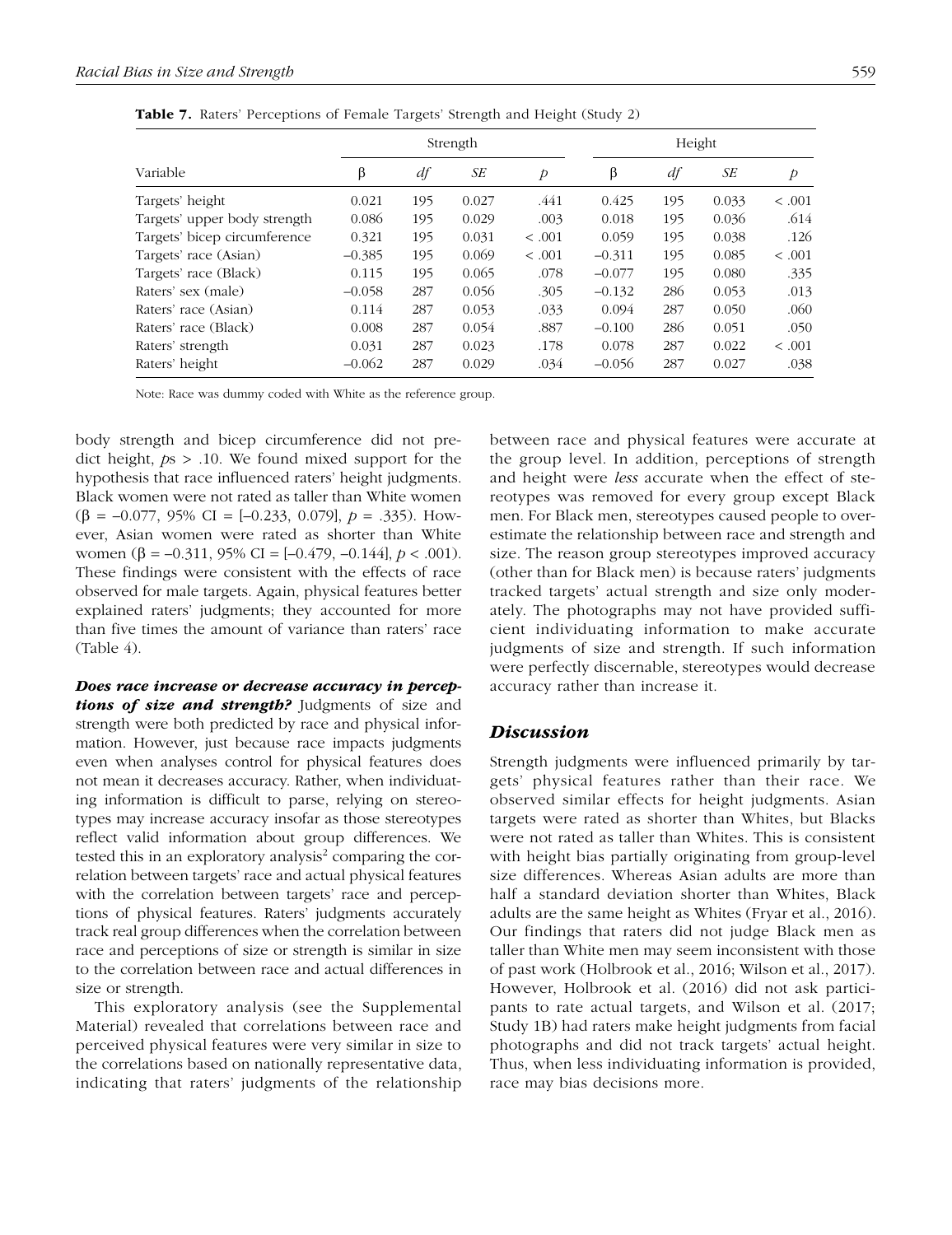## General Discussion

We examined across two studies how objective physical information and race impacted perceptions of size and strength. Although both explained variability in judgments, physical information explained much more variability. Race did impact judgments but actually improved group-level accuracy in some cases. The main exception to this was that stereotypes exaggerated the relationship between Black men and size or strength.

# *Stereotypes or group differences as a source of bias?*

We explored two possible sources of racial bias in size and strength judgments. One is that racial stereotypes about size and strength might bias judgments of physical features in the service of error management. The other is that judgments might reflect accurate grouplevel differences in physical features. These explanations are not mutually exclusive. The overlap between racial stereotypes and group-level differences suggests that physical differences might lead to different stereotype content across groups.

While culturally transmitted stereotypes can explain biases in size and strength, group-level differences alone might explain some biases. For example, the stereotype that Asian adults are short is sufficient but not necessary to explain height biases because height differences exist between Asian and White adults. Similarly, height differences between White and Black adults are essentially zero, and we did not observe height bias for Black adults relative to Whites. If one conceptualizes stereotypes simply as a set of beliefs about a group, rather than inaccurate beliefs (Ashmore & Del Boca, 1981; Jussim et al., 2009), the shorter average height of Asians would be an accurate part of that stereotype.

Even if stereotypes are accurate at the group level, individuals should discount this information when given individuating information. In fact, researchers argue that stereotypes should not be used when one has "vividly clear, relevant individuating information about a member of a group" (Jussim et al., 2009, p. 213). Consistent with past research demonstrating that stereotypes impact judgments only modestly when individuating information is provided (Jussim et al., 2015; Jussim et al., 1996; Kunda & Thagard, 1996; Madon et al., 1998), our results showed that raters' judgments primarily tracked objective physical features from photographs.

However, these photographs did not provide perfect information about targets, as evidenced by the moderate relationship between actual size and strength and perceptions of size and strength. Raters also relied on group stereotypes, and this information improved the degree to which raters' judgments corresponded with actual group differences, with the exception of Black men. The fact that racial stereotypes exaggerated the relationship between race and size and strength for Black men suggests that racial stereotypes are shaped by both group-level differences and culturally transmitted information.

Racial stereotypes were not limited to men. Asian women were rated as weaker and shorter than White women, and Black women were rated as stronger. We also explored whether raters' characteristics might moderate racial bias in judgments (see the Supplemental Material). Neither raters' sex nor race consistently moderated bias in size and strength judgments. This is consistent with work showing that appearance-based appraisals are less driven by perceivers' characteristics (Hehman, Sutherland, Flake, & Slepian, 2017).

## *Limitations and future directions*

The current studies focused exclusively on perceptual judgments of size and strength. While biases in these judgments are informative on their own, we cannot make conclusions about their downstream effects on behavior. However, other work has demonstrated that size and strength judgments predict perceptions of the appropriateness of police use of force (Wilson et al., 2017). This is relevant because racial stereotypes improved the accuracy of perceptions for Black women and Asians but exaggerated the relationship between race and physical features for Black men. Although the impact of race was small, these biases may have implications for real-world police–civilian interactions.

One way to connect this work to actual police–civilian interactions would be to create ecologically valid designs to test the impact of race on decisions of police use of force. In an experimental approach, researchers could create videos in which suspects engage in ambiguously aggressive behaviors while explicitly manipulating targets' race, size, and strength (e.g., Duncan, 1976). An alternative approach would rely on body-worn camera footage from actual police–civilian interactions and information about suspects' race, size, and strength from police reports. These approaches would better address the degree to which perceptual biases translate into disparate outcomes on the basis of suspects' race.

## Conclusion

Size and strength judgments primarily track physical differences rather than the race of an individual. The impact of race on judgments was consistent with actual group-level differences for some groups but was exaggerated for Black men. This shows the importance of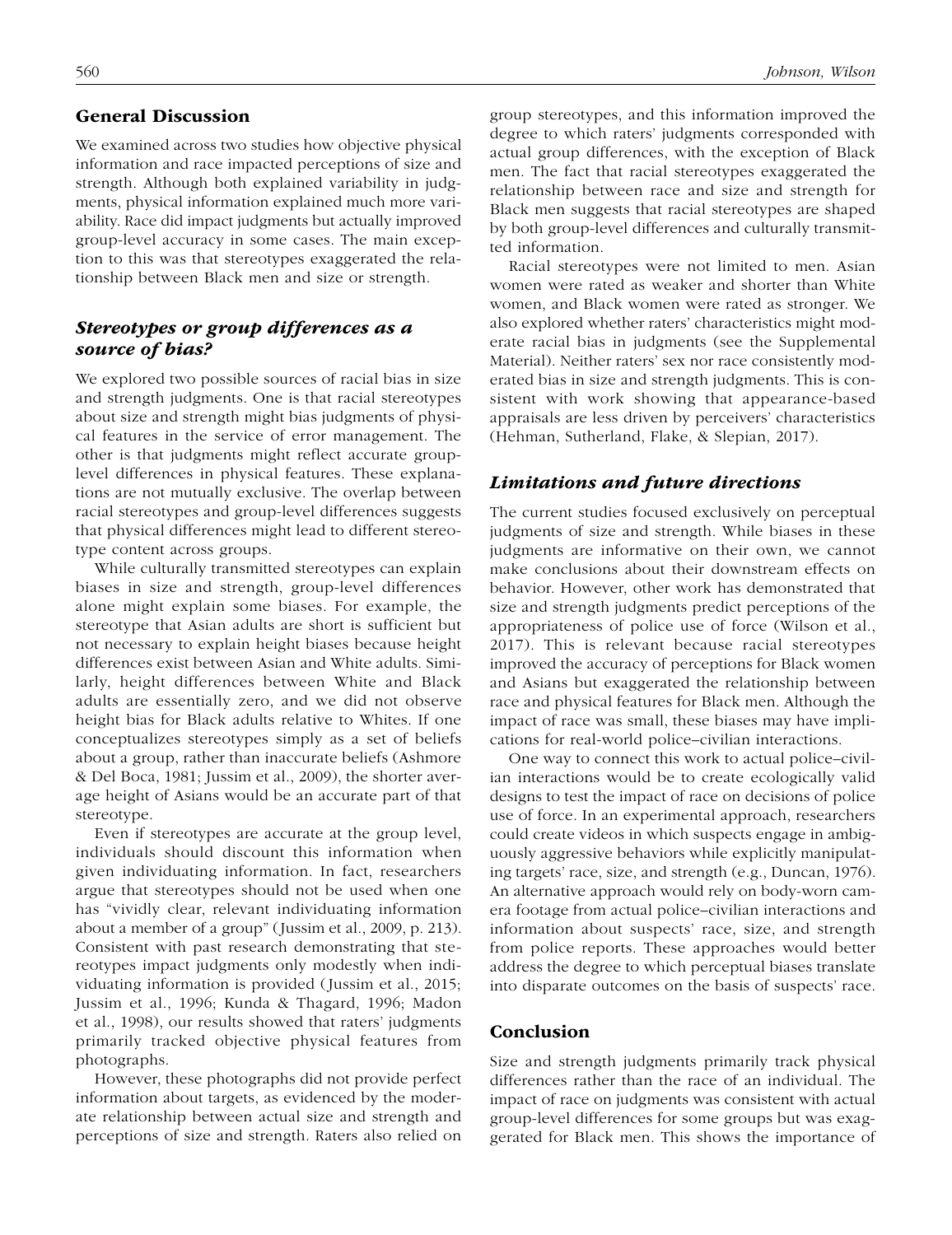testing racial biases in light of actual group differences and culturally transmitted beliefs.

#### Action Editor

Michael Inzlicht served as action editor for this article.

#### Author Contributions

Both authors conceptualized the experiments and collected the data. D. J. Johnson analyzed the data and wrote the first draft of the manuscript. Both authors edited and reviewed the manuscript and approved the final draft for submission.

## Acknowledgments

We thank Joseph Cesario, Bill Chopik, and David Clark for their helpful comments on earlier drafts of this article.

#### Declaration of Conflicting Interests

The author(s) declared that there were no conflicts of interest with respect to the authorship or the publication of this article.

#### Supplemental Material

Additional supporting information can be found at [http://](http://journals.sagepub.com/doi/suppl/10.1177/0956797619827529) [journals.sagepub.com/doi/suppl/10.1177/0956797619827529](http://journals.sagepub.com/doi/suppl/10.1177/0956797619827529)

## Open Practices



All data and analysis scripts, as well as various measures used in these studies, have been made publicly available via the Open Science Framework and can be accessed at<https://osf.io/8bjcs/>. We did not apply for the Open Materials badge because we cannot post the photographs of students used in these studies. The design and analysis plans for Study 2 were preregistered prior to data collection (<https://osf.io/bmpcd/>). Study 1 was not preregistered because it was an exploratory study. Study 2 was preregistered as a direct replication. The complete Open Practices Disclosure for this article can be found at [http://journals.sage](http://journals.sagepub.com/doi/suppl/10.1177/0956797619827529) [pub.com/doi/suppl/10.1177/0956797619827529.](http://journals.sagepub.com/doi/suppl/10.1177/0956797619827529) This article has received the badges for Open Data and Preregistration. More information about the Open Practices badges can be found at [http://www.psychologicalscience.org/publications/badges.](http://www.psychologicalscience.org/publications/badges)

#### **Notes**

1. We selected 130 white targets (65 men, 65 women), but one photo was unintentionally not rated.

2. We thank Lee Jussim for providing this helpful suggestion in peer review.

#### References

Ashmore, R. D., & Del Boca, F. K. (1981). Conceptual approaches to stereotypes and stereotyping. In D. L. Hamilton (Ed.), *Cognitive processes in stereotyping and intergroup behavior* (pp. 1–35). Hillsdale, NJ: Erlbaum.

- Bates, D., Mächler, M., Bolker, B., & Walker, S. (2015). Fitting linear mixed-effects models using *lme4. Journal of Statistical Software*, *67*(1). doi:10.18637/jss.v067.i01
- Chen, G., Liu, L., & Yu, J. (2012). A comparative study on strength between American college male and female students in Caucasian and Asian populations. *Sport Science Review*, *21*, 153–165.
- Chen, Y. Y., & Geiselman, R. E. (1993). Effects of ethnic stereotyping and ethnically-related cognitive biases on eyewitness recollections of height. *American Journal of Forensic Psychology*, *11*, 13–19.
- Cottrell, C. A., & Neuberg, S. L. (2005). Different emotional reactions to different groups: A sociofunctional threatbased approach to "prejudice." *Journal of Personality and Social Psychology*, *88*, 770–789.
- Crenshaw, K. (2012). From private violence to mass incarceration: Thinking intersectionally about women, race, and social control. *UCLA Law Review*, *59*, 1418–1472.
- Duncan, B. L. (1976). Differential social perception and attribution of intergroup violence: Testing the lower limits of stereotyping of Blacks. *Journal of Personality and Social Psychology*, *34*, 590–598.
- Eberhardt, J. L., Davies, P. G., Purdie-Vaughns, V. J., & Johnson, S. L. (2006). Looking deathworthy: Perceived stereotypicality of Black defendants predicts capital-sentencing outcomes. *Psychological Science*, *17*, 383–386.
- Epstein, R., Blake, J. J., & González, T. (2017). *Girlhood interrupted: The erasure of Black girls' childhood*. Washington, DC: The Center on Poverty and Inequality, Georgetown Law.
- Fessler, D., Holbrook, C., Tiohkin, L., & Snyder, J. K. (2014). Sizing up Helen: Nonviolent physical risk-taking enhances the envisioned bodily formidability of women. *Journal of Evolutionary Psychology*, *12*, 67–80.
- Fryar, C. D., Gu, Q., Ogden, C. L., & Flegal, K. M. (2016). Anthropometric reference data for children and adults: United States, 2011–2014. *Vital and Health Statistics*, *3*(39).
- Geiselman, R. E., Lam, L., Lee, T., & Chen, Y. Y. (1995). Recall of perpetrator height and weight by Asian and Caucasian eyewitnesses: Evidence of ethnic stereotyping. *Journal of Police and Criminal Psychology*, *1*, 31–34.
- Green, P., & MacLeod, C. J. (2016). SIMR: An R package for power analysis of generalized linear mixed models by simulation. *Methods in Ecology and Evolution*, *7*, 493–498.
- Haselton, M. G., & Buss, D. M. (2000). Error management theory: A new perspective on biases in cross-sex mind reading. *Journal of Personality and Social Psychology*, *78*, 81–91.
- Haselton, M. G., & Nettle, D. (2006). The paranoid optimist: An integrative evolutionary model of cognitive biases. *Personality and Social Psychology Review*, *10*, 47–66.
- Hayes, M. (2014, December 1). Dontre Hamilton's autopsy shows police officer shot him from behind. Retrieved from *Buzzfeed*: [http://www.buzzfeed.com/mikehayes/](http://www.buzzfeed.com/mikehayes/dontre-hamilton-autopsy#.ckLlbLqP2) [dontre-hamilton-autopsy](http://www.buzzfeed.com/mikehayes/dontre-hamilton-autopsy#.ckLlbLqP2)#.ckLlbLqP2
- Hehman, E., Sutherland, C. A. M., Flake, J. K., & Slepian, M. L. (2017). The unique contributions of perceiver and target characteristics in person perception. *Journal of Personality and Social Psychology*, *113*, 513–529.